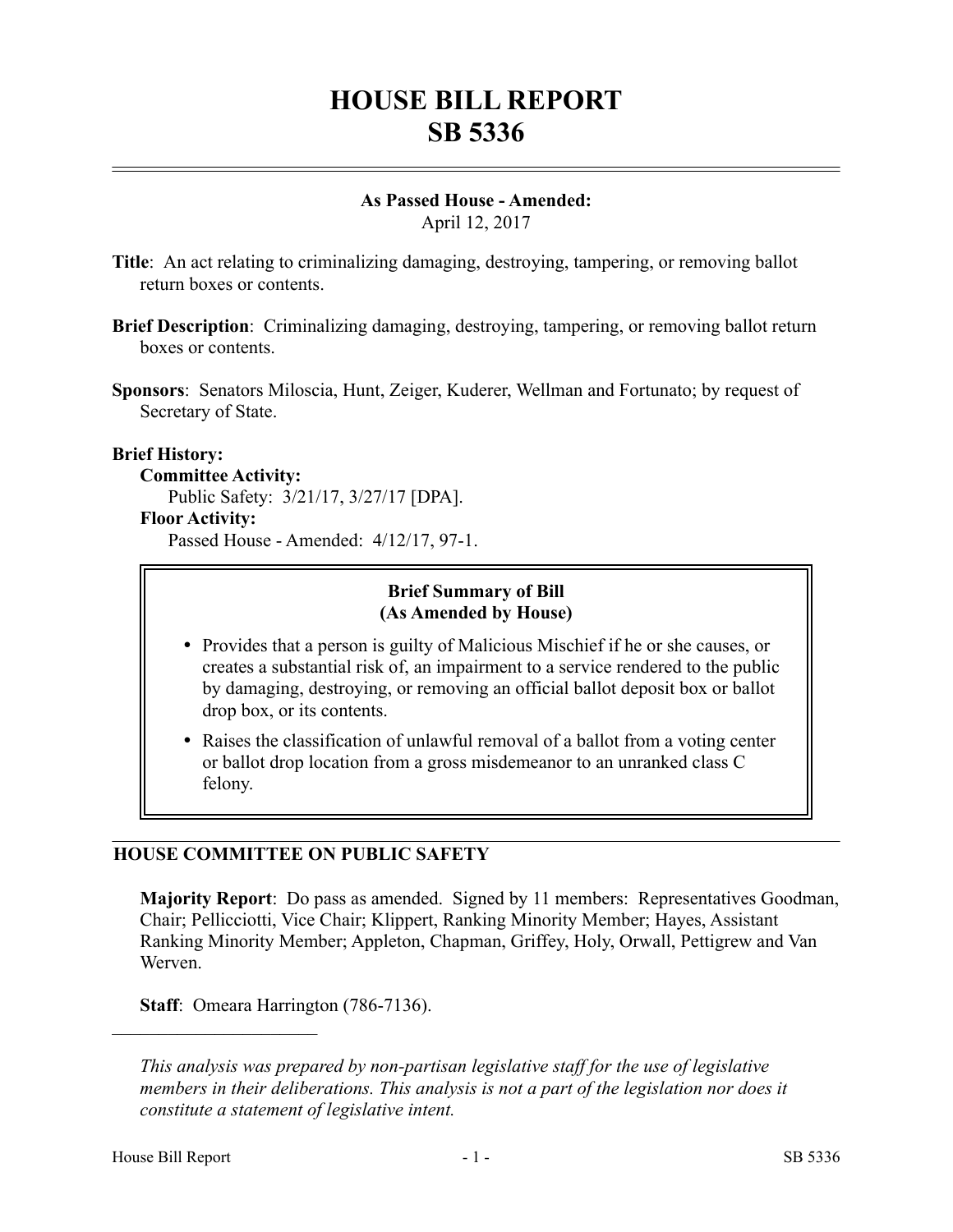# **Background**:

Malicious Mischief.

A person who knowingly and maliciously causes damage to the property of another is guilty of Malicious Mischief. The degree of the crime depends on the nature of the harm caused, the type of property involved, and the value of the property destroyed.

A person commits Malicious Mischief in the first degree, a class B felony offense, if he or she knowingly and maliciously:

- damages property in an amount exceeding \$5,000;
- causes an interruption or impairment of service rendered to the public by physically damaging or tampering with an emergency vehicle, government property, or a public utility or mode of public transportation, power, or communication; or
- physically damages or tampers with an aircraft or its parts and impairs its safety, efficiency, or operation.

A person commits Malicious Mischief in the second degree, a class C felony offense, if he or she:

- damages property in an amount of over \$750, but not exceeding \$5,000; or
- creates a substantial risk of interruption or impairment of service rendered to the public by physically damaging or tampering with an emergency vehicle, government property, or a public utility or mode of public transportation, power, or communication.

Knowingly and maliciously damaging the property of another under circumstances not amounting to first or second degree Malicious Mischief, and graffiti, qualifies as Malicious Mischief in the third degree.

# Unlawful Removal of a Ballot.

Any person who, without lawful authority, removes a ballot from a voting center or ballot drop location is guilty of a gross misdemeanor.

# Criminal Penalties and Sentencing.

Maximum criminal penalties are established in statute as follows:

- For class A felonies, life imprisonment, a fine of up to \$50,000, or both imprisonment and a fine.
- For class B felonies, 10 years imprisonment, a fine of \$20,000, or both imprisonment and a fine.
- For class C felonies, five years imprisonment, a fine of \$10,000, or both imprisonment and a fine.
- For gross misdemeanors, 364 days, a fine of \$5,000, or both imprisonment and a fine.
- For misdemeanors, 90 days, a fine of \$1,000, or both imprisonment and a fine.

When a person is convicted of a ranked felony, the Sentencing Reform Act (SRA) applies and determines a specific sentence range within the statutory maximum. Sentence ranges are calculated using both a statutory severity designation for the offense, or its "seriousness level," and the convicted person's "offender score," which is based on the offender's criminal history. If a felony offense does not have a designated seriousness level under the SRA, the